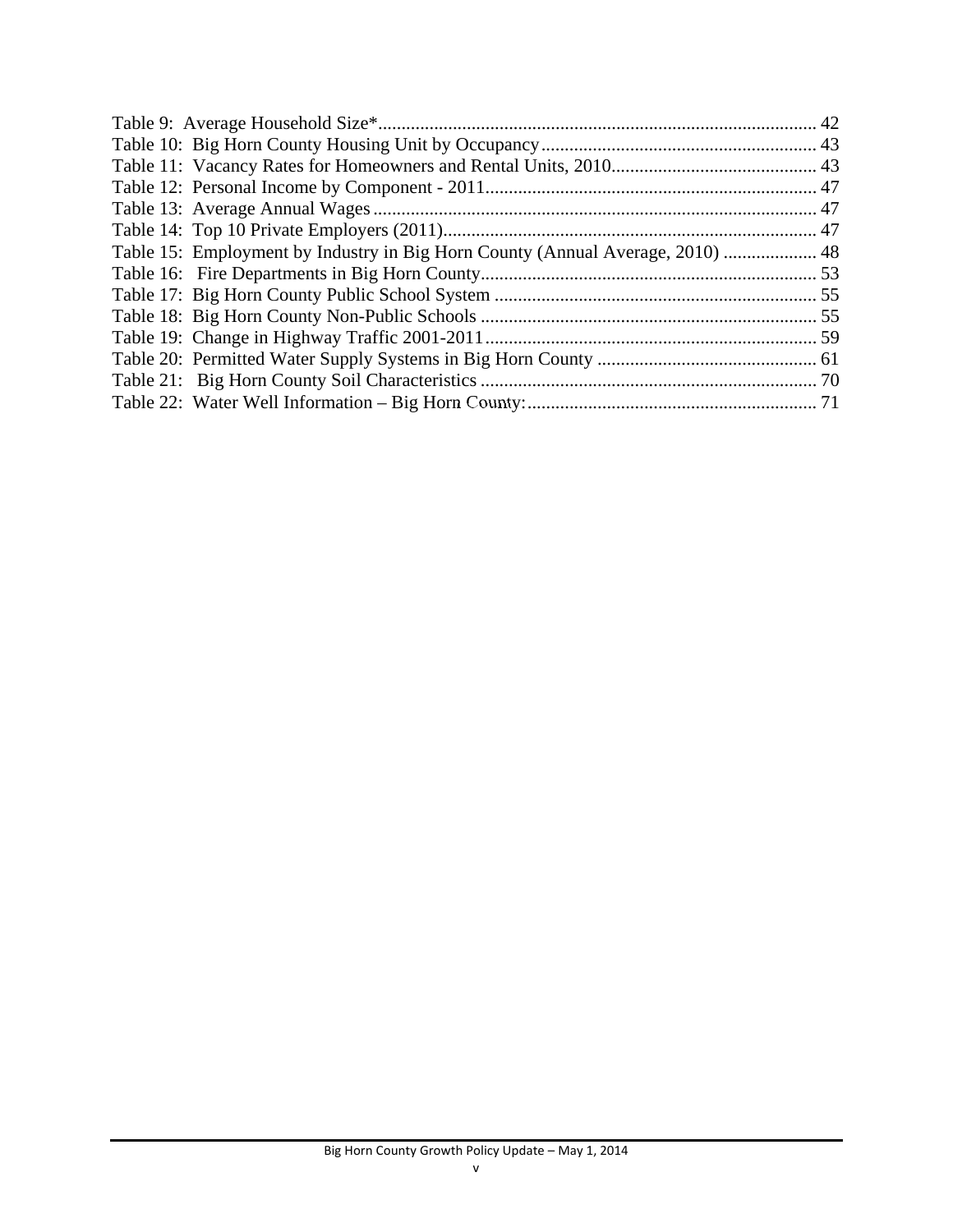### **BIG HORN COUNTY, MONTANA**

RESOLUTION #  $2014 - 21$ 

### ADOPTING THE PROPOSED 2014 GROWTH POLICY

WHEREAS, 76-1-604, MCA, authorizes the Board of County Commissioners to adopt or revise a growth policy; and

WHEREAS, the Board of County Commissioners requested the County Planning Board to prepare a growth policy, as authorized in 76-1-106, MCA; and

WHEREAS, the Big Horn County Planning Board prepared a growth policy in accordance with Title 76, Chapter 1, Part 6, MCA; and

WHEREAS, the proposed growth policy was made available for review at the Big Horn County Courthouse, Big Horn County Planning Office, and on the Beartooth RC&D website; and

WHEREAS, the Planning Board noticed and held a public hearing on the proposed growth policy in accordance with 76-1-602, MCA; and

WHEREAS, in accordance with 76-1-603, MCA, the Planning Board considered comments, recommendations and suggestions elicited at the public hearing held on February 19, 2014 and written comments received through the comment period ending on February 19; and

WHEREAS, the Planning Board made a recommendation to adopt the growth policy with revisions; and

WHEREAS, the proposed revisions were identified in a red-lined copy of the draft growth policy dated 03-14-2014 and included a new strategy for education to assist schools in identifying and prioritizing needed infrastructure improvements, adding wording to an existing housing strategy so the county could begin steps for a county-wide housing needs assessment, and other changes clarifying background information, and rectifying typographical errors; and

WHEREAS, the agenda for the Board of County Commissioners was posted for the April 9, 2014, Regular Commission meeting and the agenda included the growth policy resolution of intention; and

WHEREAS, the Board of County Commissioners considered public comment received at that meeting or received in writing prior to the meeting;

WHEREAS, in accordance with 76-1-604, MCA, the Board of County Commissioners adopted a resolution of intention to adopt the Big Horn County Growth Policy as recommended by the planning board on March 20, 2014; and

WHEREAS, the Board of County Commissioners' agenda was posted for the May 1, 2014, Commission meeting and the agenda included the adoption of the growth policy; and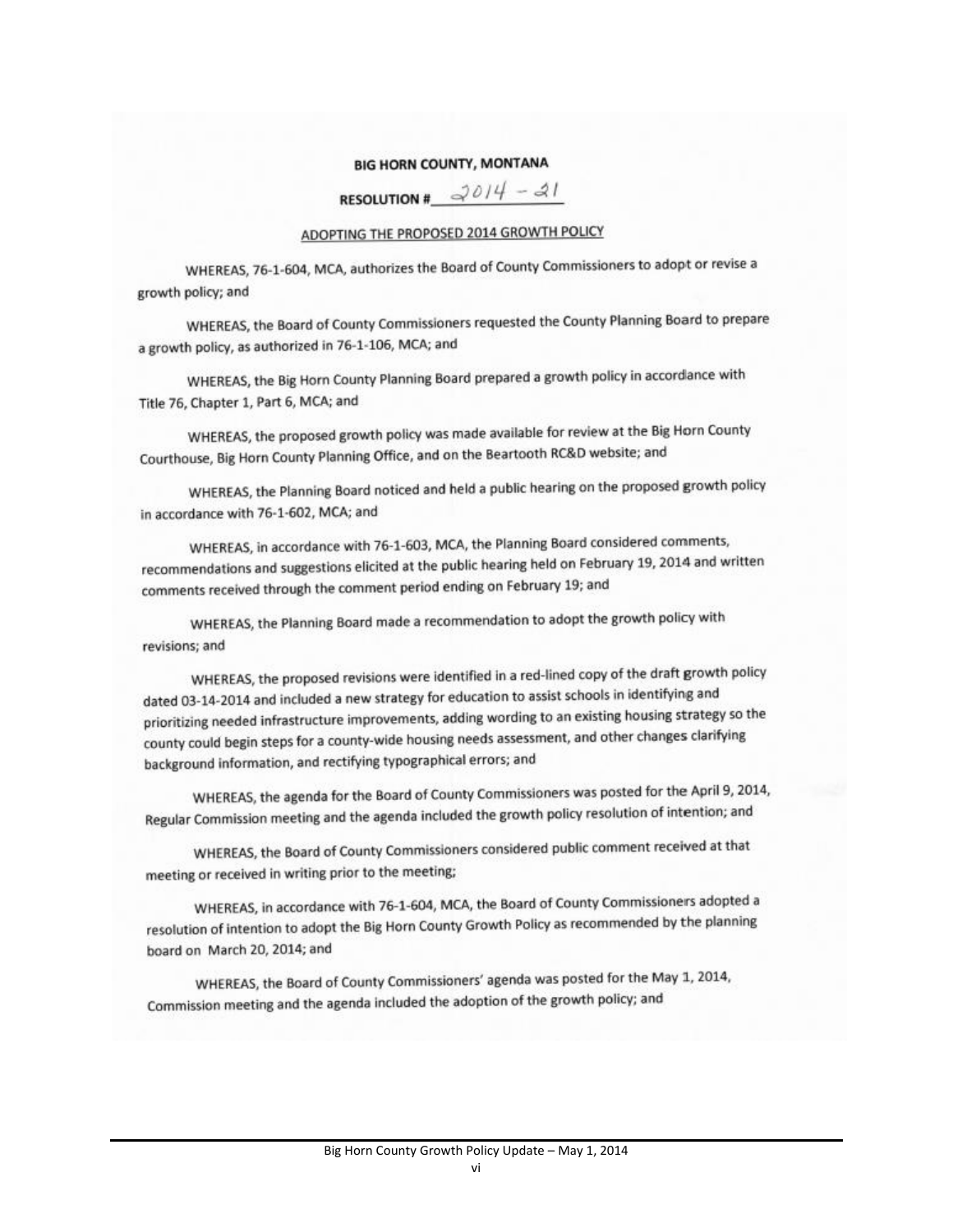WHEREAS, the Board of County Commissioners considered public comment received at that meeting or received in writing prior to the meeting;

NOW, THEREFORE BE IT RESOLVED that the Big Horn County Board of Commissioners hereby adopts the growth policy as recommended by the planning board and as identified in the resolution of intention.

### **BOARD OF COMMISSIONERS**

BIG HORN COUNTY, MONTANA

John Pretty On Top  $t$ hairman

Sidney Fitzpatrick, Member

Chad Fenner, Member

ATTEST:

Kimberly Yarlott, Clerk and Recorder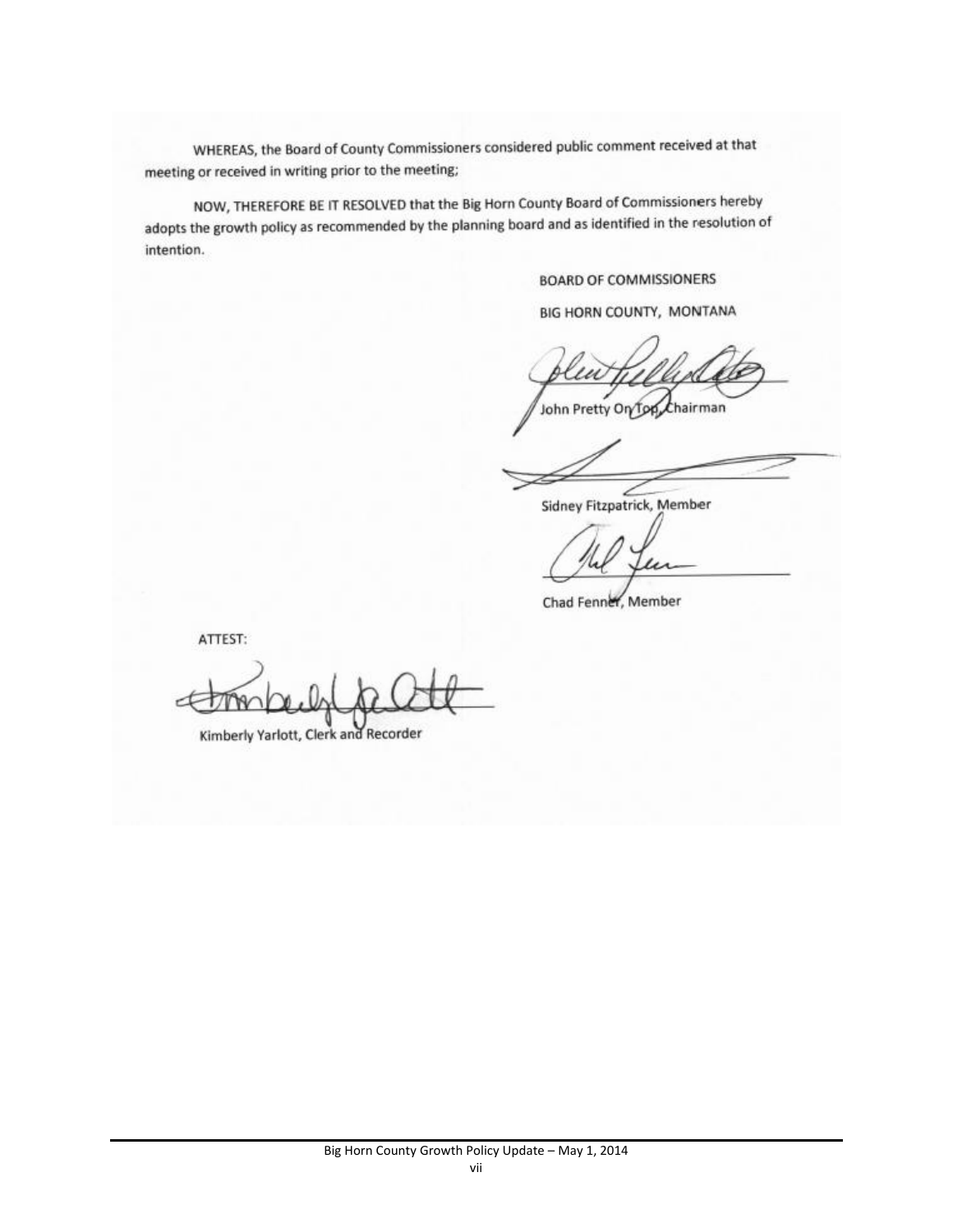# **1. PURPOSE AND SCOPE**

## **1.1 PURPOSE**

The purpose of this document is to update the 2002 Big Horn County Growth Policy with new information. Growth policies are comprehensive plans, primarily for the purpose of guiding land use and infrastructure development. As stated in Montana statute, a growth policy guides development; it is not a regulatory document and does not confer any authority to regulate that is not otherwise authorized in state law.

## **1.2 GEOGRAPHIC SCOPE**

This Growth Policy is for the jurisdictional area of the Big Horn County Planning Board. This area includes all of Big Horn County, except for lands outside of the Big Horn County Planning Board area:

- the two incorporated towns of Hardin and Lodge Grass;
- City-County Planning Board jurisdictional area around the town of Hardin; and
- lands not under the county's jurisdiction—including specific areas on the Crow and Northern Cheyenne Indian Reservations, tribally owned lands, state and federal lands (refer to the land ownership map – Figure 10 in Chapter 5.1).

## **1.3 AUTHORITY**

The authority and requirements for Big Horn County to adopt a growth policy are established in Montana state law, Title 76, Chapter 1, Part 6 "Growth Policies."

## **1.4 COMPREHENSIVE PLANNING IN BIG HORN COUNTY**

Big Horn County adopted a comprehensive plan in 1974. The county updated its comprehensive plan with the 2002 Growth Policy. The existing growth policy is over 10 years old. After reviewing the 2002 growth policy, the Big Horn County Planning Board determined that changes were necessary because of changes in the county as well as new requirements enacted into state law after 2002.

The Big Horn County Planning Board is appointed by the County Commissioners. The County Planning Department is staffed with a subdivision administrator, who also functions as the county sanitarian and county floodplain administrator. The county contracts for review of land divisions.